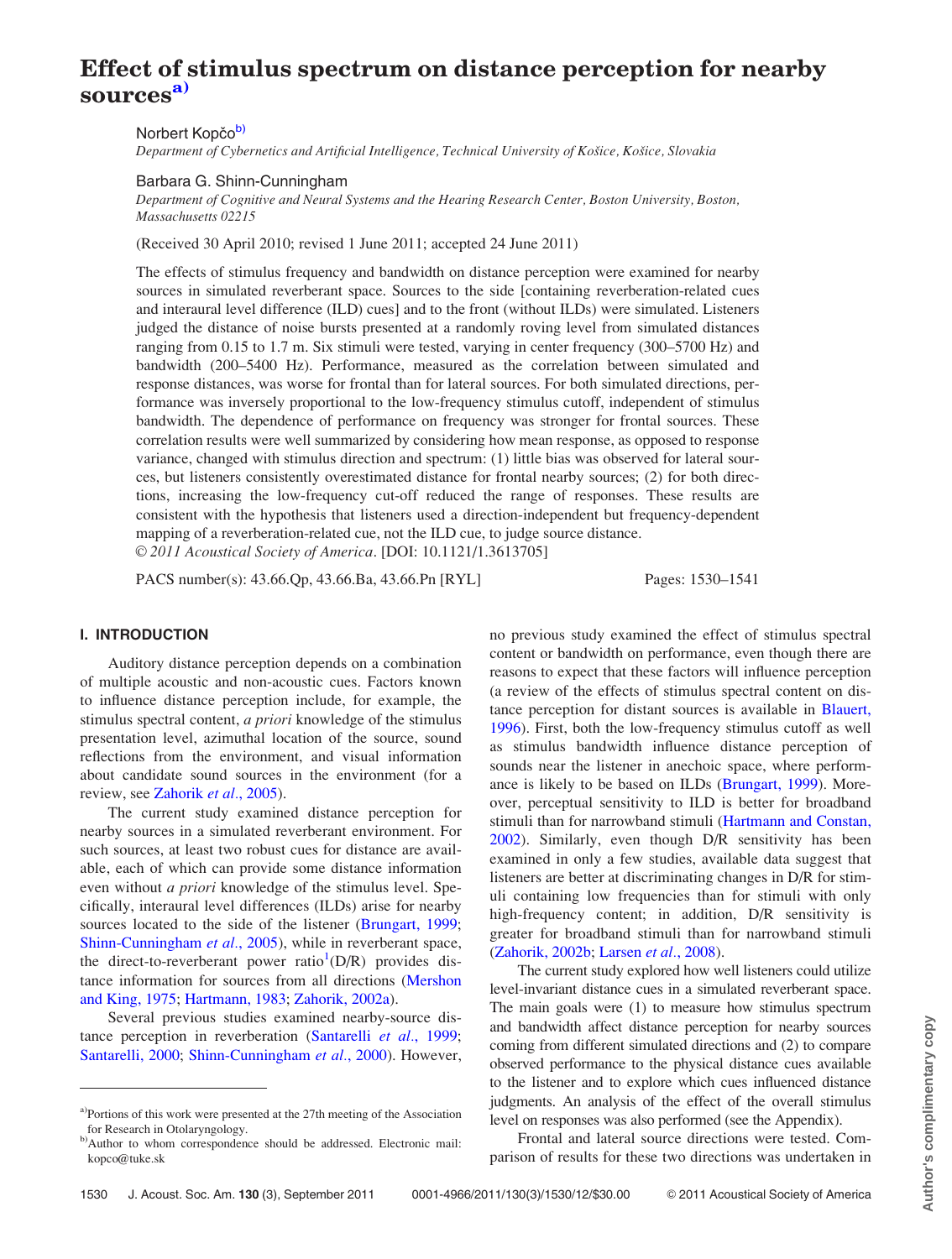<span id="page-1-0"></span>order to explore the degree to which, in reverberation, listeners (1) only rely on D/R, which varies with distance for both frontal and lateral sources, (2) only rely on ILD, which varies with distance for lateral but not for frontal sources, or (3) rely on D/R and ILD to perceive distance of sound sources.

# II. METHODS

Stimuli, generated in virtual auditory space [\(Carlile,](#page-11-0) [1996;](#page-11-0) [Zahorik, 2002a\)](#page-11-0), varied in simulated direction (frontal vs lateral), low-frequency cutoff frequency (low, medium, and high), and stimulus bandwidth (narrow and wide). In order to encourage listeners to rely on distance cues other than loudness, the stimulus presentation levels were roved and the listeners were informed of this fact.

# A. Subjects

Six subjects (four female and two male, including author NK) participated in this study. All subjects had normal hearing (confirmed by an audiometric screening) defined as thresholds no greater larger than 15 dB hearing level in the range of 125 Hz to 8 000 Hz. Subjects' ages ranged from 25 to 31 yr.

# B. Stimuli and setup

All stimuli used in this study were generated using individually measured binaural room impulse responses (BRIRs) that included realistic room reverberation. Unless specified otherwise, all details of the measurement procedures, including the microphone, speaker, and room characteristics, the BRIR measurement technique used, placement procedures, etc. were identical to those described in [Shinn-Cunningham](#page-11-0) et al. [\(2005\).](#page-11-0)

Briefly, individualized BRIRs were measured in a small classroom  $(3.4 \text{ m} \times 3.6 \text{ m} \times 2.9 \text{ m} \text{ height})$  using the Bose Acoustimass cube speaker (radiation characteristics of this speaker are described in [Shinn-Cunningham](#page-11-0) et al., 2005). The room was carpeted, with hard walls and acoustic tiles covering the ceiling. The room reverberation times,  $T_{60}$ , were estimated from 10 recorded room impulse responses using the method formulated by Schroeder ([Schroeder,](#page-11-0) [1965\)](#page-11-0), as implemented by Brown in a MATLAB function available at the Mathworks web site ([Brown, 2002\)](#page-11-0). The mean ( $\pm$ standard deviation) values of T<sub>60</sub> in octave bands centered at 500, 1 000, 2 000, and 4 000 Hz were 613 ( $\pm$ 175), 508  $(\pm 60)$ , 512 ( $\pm 57$ ), and 478 ( $\pm 76$ ) ms, respectively. The BRIRs were measured by placing miniature microphones at the blocked entrances of the listeners' ear canals. The loudspeaker was set to face the listener at various distances (15, 19, 25, 38, 50, 75, 100, 140, or 170 cm) from the center of the listener's head, either directly in front of or directly to the right of the listener along the interaural axis, at the level of the listener's ears.

After the BRIR measurement, an individual set of virtual stimuli was generated for each subject. The target stimulus was a 300-ms-long sample of white noise. Specifically, a set of 10 independent noise burst tokens was generated for each subject (i.e., the noise tokens differed between subjects). To manipulate the stimulus frequency content, noises were filtered using linear-phase bandpass filters with a 50 dB stop-band attenuation, designed using the frequency sampling method to create finite impulse responses, FIRs, of length 501 in the MATLAB signal processing toolbox (function fir2). Noise stimuli were then convolved in the time domain with the resulting FIRs to generate the signals presented. Six stimulus types were used, differing in their bandwidths and center frequencies. Table I gives the passband and stop-band cutoffs of the stimuli, as well as the number of ERBs covered by each stimulus [\(Glasberg and Moore, 1990\)](#page-11-0).

Following the bandpass filtering, stimuli were convolved with individual BRIRs, generating a set of 1080 stimuli for each subject  $(18 \text{ locations} \times 6 \text{ stimulus spectrum})$ types  $\times$  10 tokens). The overall sound pressure level (SPL) at the right ear was always approximately equal to or greater than the level at the left ear, since sources either came from in front or to the right of the listener. Because of this, in the remainder of the article, the right and left ears are referred to as the near and far ears, respectively. All stimuli were normalized so that the overall SPL at the right, near ear was constant at 74 dB SPL.<sup>2</sup> Without the overall level normalization we imposed, the direct-sound level varied with distance as much as 25 dB at the near ear and by as much as 15 dB at the far ear (for broadband stimuli presented from the side). The normalization eliminated the monaural overall level cue at the near ear; however, it did not eliminate the monaural overall level cue at the far ear (distant sounds could be up to 10 dB louder than near sounds in the far-ear signal). To reduce the reliability of this far-ear monaural overall level distance cue, the overall stimulus level was roved following the normalization at the near ear, with presentation levels

TABLE I. Spectral content of the stimuli used in the experiment. The bandpass filters used to generate the stimuli were defined by their pass-bands (in which attenuation was near 0 dB) and stop-bands (in which the attenuation was 50 dB or more). The number of equivalent rectangular bandwidths (ERBs) ([Glasberg](#page-11-0) [and Moore, 1990](#page-11-0)) is given in the final column.

| Stimulus type     | Center frequency $F_C$ (kHz) | Pass band (kHz) | Stop bands (kHz)    | Number of ERBs<br>22.5 |  |
|-------------------|------------------------------|-----------------|---------------------|------------------------|--|
| <b>Broadband</b>  | 1.3                          | $0.3 - 5.7$     | $< 0.05$ , $> 5.84$ |                        |  |
| Wideband low      | 0.95                         | $0.3 - 3.0$     | $< 0.05$ , $> 3.1$  | 16.8                   |  |
| Narrowband low    | 0.39                         | $0.3 - 0.5$     | $< 0.05$ , $> 0.75$ | 3.0                    |  |
| Wideband medium   | 4.1                          | $3.0 - 5.7$     | < 2.77 > 5.84       | 5.6                    |  |
| Narrowband medium | 3.0                          | $2.9 - 3.1$     | < 2.68, > 3.26      | 0.6                    |  |
| Narrowband high   | 5.6                          | $5.5 - 5.7$     | < 5.18, > 5.84      | 0.3                    |  |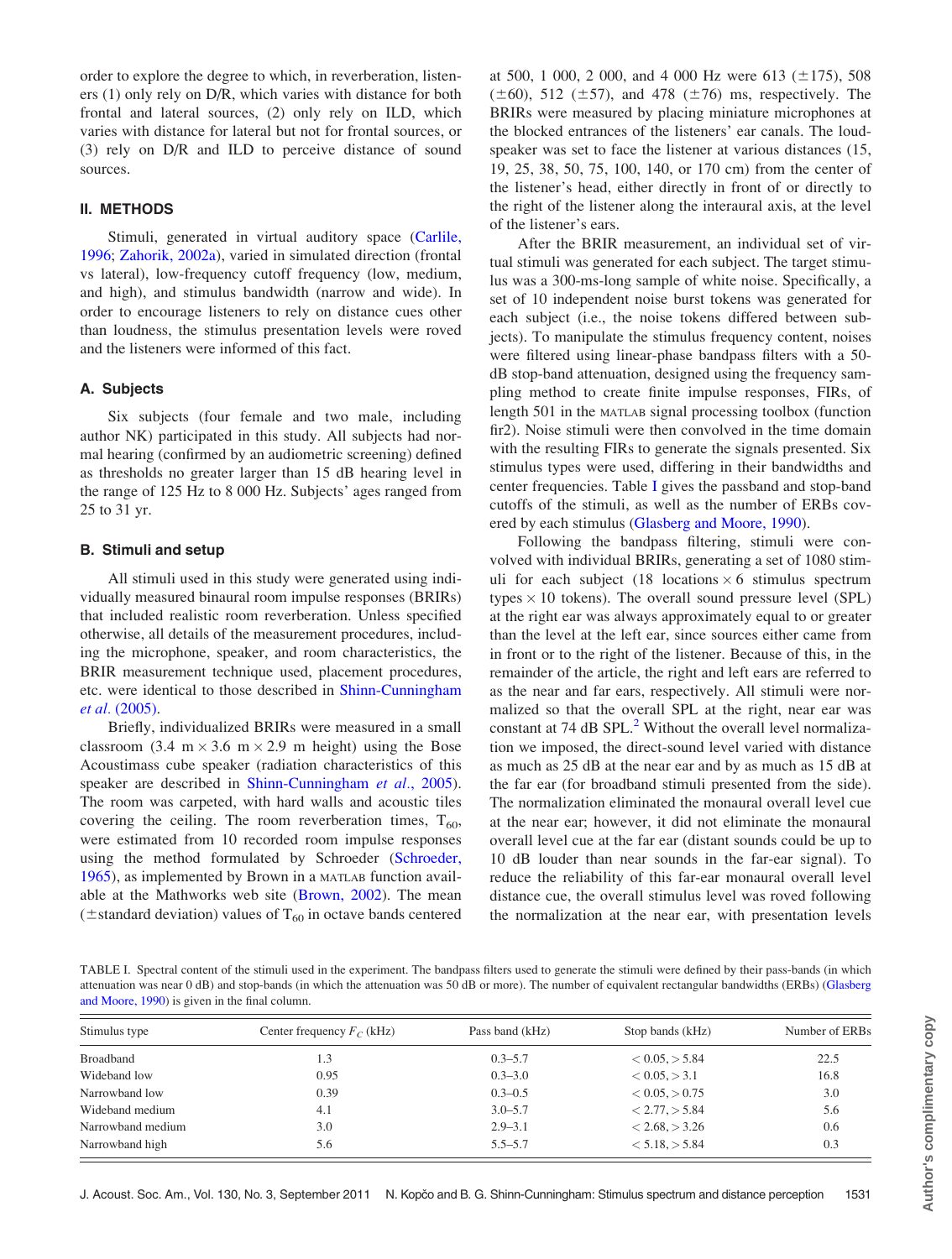chosen from a uniform distribution ranging over  $\pm$  5 dB (as described below, the Appendix presents analysis showing that all but one subject were able to follow the instructions to disregard overall level when judging distance). $3$ 

The stimulus files, generated at a sampling rate of 44.1 kHz, were stored on the hard disk of the control computer (IBM PC compatible). On each trial, one of the tokens of the target stimulus was selected and presented through TDT hardware consisting of TDT PD1 D/A converters, a TDT PA4 programmable attenuator to set the level, a TDT HB6 headphone buffer, and Sennheiser HD 580 headphones. No compensation for the headphone transfer function was done. Note that such compensation would change the spectro-temporal characteristics of all stimuli identically. Given that this experiment used relatively arbitrary, unstructured noise stimuli in all trials, there was no reason to expect that listeners would be influenced by the headphone-transfer-function filtering, which imposed a much smaller variation in the absolute spectral content than the variations resulting from the experimental bandpass filtering.

During the experiment, the listener was seated in a single-walled, sound-treated booth. A computer screen showed a top-down view of the listener with his/her arms stretched out, a circle indicating the distance of the farthest stimulus (170 cm), and two radial lines corresponding to the stimulus directions (in front of and to the right of the listener). The screen was used during the experiment to present written instructions to the listener. After each stimulus presentation, the listener indicated its perceived location by clicking at the desired response location in the visible plane using a computer mouse pointer.

## C. Experimental procedure

The experiment was divided into four one-hour-long sessions, each performed on a different day. The first session was a practice session (i.e., the data from this session were discarded). Each session was divided into 12 runs, one for each combination of six stimulus spectral conditions, described above, and two directions (frontal and lateral). The order of runs within a session was random and differed both from session to session and from subject to subject. At the start of each run, the subject was informed as to what type of stimulus would be presented and the direction from which it would be simulated. The stimulus spectral content and direction were kept constant within a run. Two sample stimuli were then presented at a fixed level of 74 dB SPL (near ear), equal to the average presented in the run, one from the nearest and one from the farthest location along the simulated direction for that run. These samples were played to enhance the consistency of listeners' responses by presenting them with exemplars of both the closest and farthest stimuli to be tested in the run.

Each run consisted of 45 trials (5 repeats for each of 9 distances), presented in random order. Each trial consisted of a presentation of a stimulus followed by a single response from the subject. The experiment was self-paced: a 300-ms silent pause occurred after each response before the next trial was presented. No feedback was provided.

## D. Data analysis

Responses were recorded as the  $x$  and  $y$  coordinates of the mouse pointer. This information was used to compute the Euclidean distance from the center of the listener's head to the response location based on the distance scale established by the graphical user interface image. Three statistics were used to evaluate the results: (1) Pearson's correlation coefficients between the simulated source distance and the response distance within a run (as was done in [Brungart,](#page-11-0) [1999](#page-11-0)), (2) the means of the response distance for each simulated distance, and (3) the standard deviations in the response distances, computed as a function of stimulus distance for each run. These statistics were computed on a log-distance scale, separately for data from each run, corresponding to 45 stimulus-response pairs. These results were then averaged across the identical-type runs from the three different sessions (i.e., the data were not pooled across runs from different sessions prior to computing the statistics).

Note that because of the response interface used in this study the range of available responses was fixed, which may have led to floor and ceiling effects in the results. Moreover, because the listeners had to respond by clicking on the topdown view of the experimental scene on a computer screen, they had to mentally transform the perceived location into a response location on the screen. Thus, the response method used here might have introduced some distortions in responses. However, our conclusions are all based on comparisons across conditions, all of which should be affected similarly by the response method. Therefore, it is unlikely that different conclusions would be reached if the responses had been gathered using a different method.

# III. BEHAVIORAL RESULTS

#### A. Correlation coefficient r

## 1. Results

Figure [1](#page-3-0) plots the correlation coefficients between simulated distance and response distance as a function of the stimulus type. Small symbols represent individual subject data; large squares show across-subject averages. For each stimulus type, filled symbols offset to the left represent the frontal source results; open symbols offset to the right represent the lateral source results. The condition groups are ordered by increasing low-frequency cutoff (increasing left to right); within each group, conditions are ordered by stimulus bandwidth (see Table [I](#page-1-0)).

Performance of the individual subjects was generally similar to the subject average data. One exception was subject S6, represented by circles, who had the lowest correlation coefficient in 11 out of the 12 conditions, and whose correlation coefficients were especially low for lateral sources (open symbols). This subject reported great difficulty in performing the task. Moreover, responses for this subject were significantly correlated with the stimulus presentation level (see the Appendix), which was not true for the results for any other subject. Therefore, in the rest of this paper, data from subject S6 are plotted when possible, but are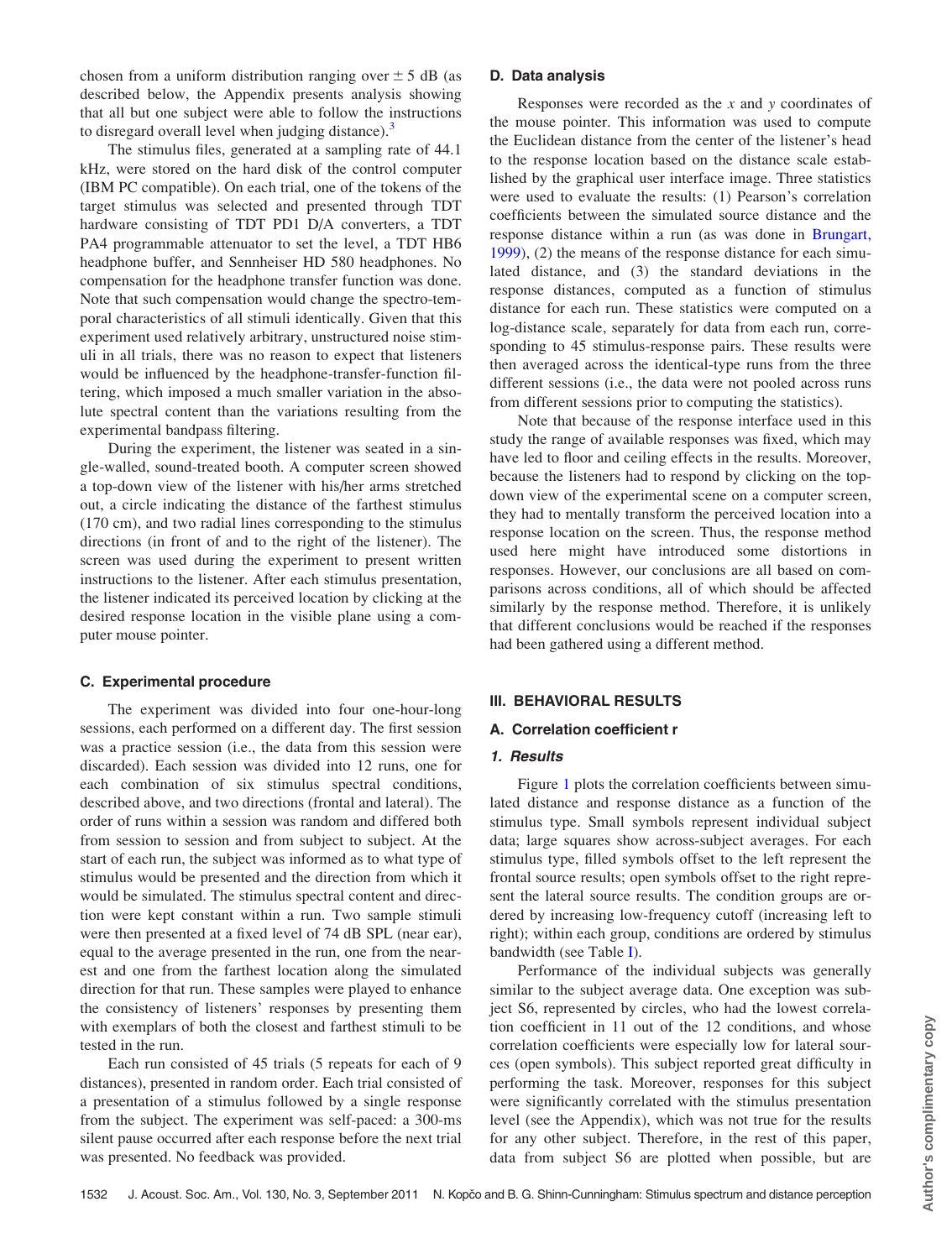<span id="page-3-0"></span>

FIG. 1. (Color online) Correlation coefficient r between the logarithm of simulated and response distance as a function of the stimulus type. Vertical dotted lines separate spectral conditions in which frontal performance (filled symbols) differs significantly ( $p < 0.05$ ). Results of pairwise analysis for both frontal and lateral sources are summarized in Table II. BB – broadband, W – wideband, N – narrowband, L – low, M – medium, H – high. Note: The narrowband medium lateral datum for subject S6 (circles, correlation of  $-0.54$ ) falls below the range of values shown in the figure.

excluded from any across-subject analysis, including plots of across-subject averages and statistical analyses.

A three-way, repeated-measures analysis of variance (ANOVA) with the factors of direction (frontal vs lateral), spectral content (six levels), and repeat (three levels) was performed using the Huynh–Feldt epsilon correction for non-homogeneous data. With this correction, the main effect of spectral content was significant  $(F_{5,20} = 3.37; p = 0.0001);$ both the interaction of direction and spectral content and the main effect of direction revealed a trend, but did not reach significance  $(F_{5,20} = 3.37; p = 0.051$  and  $F_{1,4} = 6.58;$  $p = 0.062$ , respectively). No other main effects or interactions approached significance.

Given the marginally significant interaction of direction  $\times$  spectral content, two additional one-way ANOVAs were performed separately on the lateral and the frontal data. Both ANOVAs revealed a significant effect of spectral content  $(p < 0.05)$ . Bonferroni-corrected post hoc pairwise t-tests (which account for the heterogeneity of variances, as recommended by [Ury and Wiggins, 1971](#page-11-0), and implemented in the CLEAVE package, [Herron, 2005](#page-11-0)) were used to test for significant differences (Table II). For the frontal data (filled symbols), the analysis revealed three groups of conditions. Within each group, no conditions differed significantly from any other condition ( $p > 0.05$ ); however, all pairwise comparisons of conditions from two different groups revealed significant differences ( $p < 0.05$ ). These three groups were (BB, WL, and NL), (WM and NM), and (NH) (see groups separated by vertical dotted line in Fig. 1). For the lateral data (open symbols), there were only two statistically different groups: (BB and WL) vs (NM and NH) (the two leftmost vs the two right-most conditions in Fig. 1). Results for the NL and WM conditions fell in between the groups (however, note that the NL and NM conditions differed significantly from one another).

TABLE II. Pairwise comparisons of the correlation coefficients,  $r$ , for different stimulus conditions. Table shows condition pairs in which performance significantly differed  $(p < 0.05)$  for frontal (F) or lateral (L) sources, based on Bonferoni-corrected, post-hoc pairwise t-tests performed separately for the frontal and the lateral data.

| Stimulus type          | BB | WL.                | NL                       | WМ                                  | NΜ                       | NΗ                  |
|------------------------|----|--------------------|--------------------------|-------------------------------------|--------------------------|---------------------|
| Broadband (BB)         |    |                    |                          | F                                   | FL.                      | F L                 |
| Wideband low (WL)      |    | $\cdot$<br>$\cdot$ | $\cdot$                  | F                                   | FL.                      | FL.                 |
| Narrowband low (NL)    |    |                    | ٠                        | F                                   | FL.                      | F                   |
| Wideband medium (WM)   |    |                    |                          |                                     | $\overline{\phantom{a}}$ | F                   |
| Narrowband medium (NM) |    |                    | $\overline{\phantom{a}}$ | $\overline{\phantom{a}}$<br>$\cdot$ | $\overline{\phantom{a}}$ | F<br>$\blacksquare$ |
| Narrowband high (NH)   |    |                    | $\cdot$                  | $\cdot$                             |                          |                     |

Given that the stimulus bandwidth had little effect, a final ANOVA was performed on the full dataset after averaging the data across bandwidths, considering only the low-frequency cut-off as an important factor. Specifically, the data within each of the groups (BB, WL, and NL), (WM and NM), and (NH) were averaged. A three-way, repeated-measures ANOVA with the factors of direction (frontal vs lateral), spectral content (three levels), and repeat (three levels) was performed using the Huynh–Feldt epsilon correction for non-homogeneous data. With this correction, the main effect of spectral content  $(F_{2,8} = 19.02; p = 0.001)$ , the main effect of direction  $(F_{1,4} = 8.09; p = 0.047)$ , and the direction  $\times$  spectral content interaction ( $F_{2,8} = 6.13$ ;  $p = 0.024$ ) all reached significance. No other main effects or interactions approached significance.

#### 2. Interim summary and discussion

Overall, performance measured as correlation between simulated distance and response distance was better for lateral sources than for frontal sources (open symbols fall above filled symbols). This difference was small for broadband stimuli containing low frequencies (left-most three stimulus conditions in Fig. 1) but grew as the low-frequency cutoff increased (group to group).

For frontal sources (filled symbols), performance decreased as the lowest frequency present in the stimulus increased from low (0.4 kHz) to medium (3 kHz) to high (5.6 kHz; groups in Fig. 1). In contrast, for lateral sources (open symbols), there was a decrease in performance as the cutoff frequency increased; however, this change was smaller than for frontal sources. In particular, there was no drop in performance from the mediumto the high-frequency stimuli [(WM, NM) to NH].

There was no significant effect of the stimulus bandwidth on performance for either frontal or lateral sources (within groups separated by vertical dashed lines, filled symbols are similar to each other and open symbols are similar to each other). Finally, performance was generally more consistent across subjects (i.e., the spread of the individual data points for a given condition is smaller) for the stimuli containing low frequencies (BB, WL, NL) than for the stimuli containing no low frequencies (WM, NM, NH).

#### B. Mean and standard deviation in responses

If it is assumed that a noisy linear relationship exists between the simulated distances and responses, the size of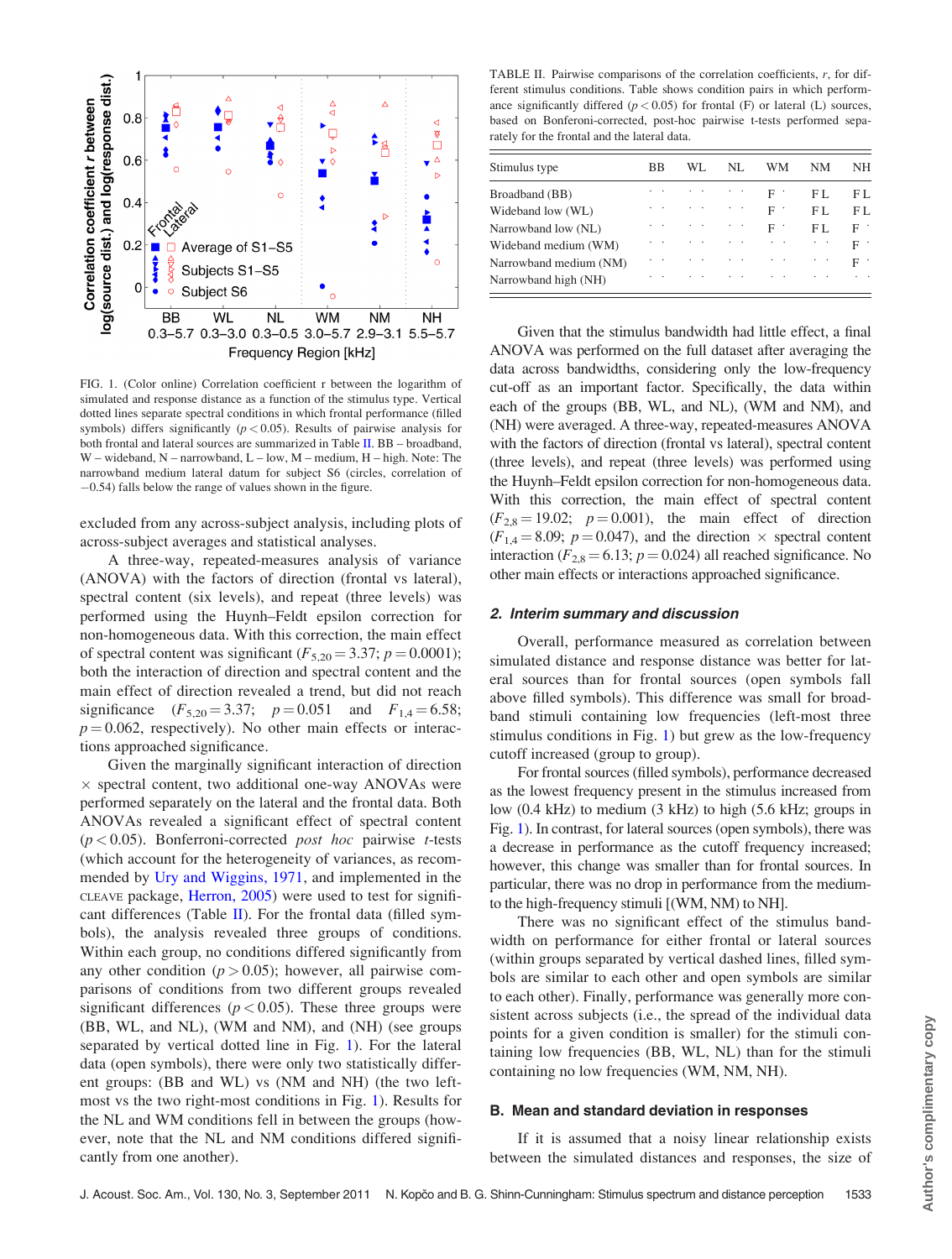<span id="page-4-0"></span>the correlation coefficient between the two variables depends on both the variability in responses and on the size of the change in the mean response with simulated distance. Specifically, for the fixed range of simulated input distances used here, correlations will be smaller either if response variability increases, even if the range of response means remains fixed, and/or if the range of mean distance responses decreases, even if the response variability remains unchanged. To determine whether the dependence of the correlations on stimulus properties described in the previous section arose due to changes in mean response, changes in response variability, or changes in both, these values were analyzed.

# 1. Results

Figure 2 shows the across-subject mean of the logarithm of response distance [for frontal sources in panel (A) and for lateral sources in panel (B)] and the average of the standard deviations in the logarithm of the response distances [for frontal sources in panel (D) and for lateral sources in panel (E)] as a function of the simulated source distance. Error bars are omitted from the plots for clarity; however, the average of the standard errors of the across-subject means is shown in each panel, computed by calculating the standard error separately for each distance and stimulus condition and then averaging across the distances and stimulus conditions shown in a given panel. Results in panels (A) and (B) are roughly linear; to summarize results, the slopes of the individual subject's results were estimated by finding a linear fit to the mean log response data as a function of the log of the simulated distance. Panel (C) plots the average of these slope estimates. Similarly, panel (F) plots the mean standard deviation in the responses averaged across subjects and distances.

For frontal sources, listeners overestimated distance for nearby locations [see left portion of panel (A), where all data fall well above the diagonal, shown by the dotted thin line]. In contrast, for lateral sources [panel (B)], listeners were relatively accurate in mean distance judgments and used nearly the entire response range. Stimulus spectral content had a larger effect on responses for frontal sources than for lateral sources [lines differ more from one another in panel (A) than panel (B)]. The mean responses for stimuli containing low frequencies (solid lines) changed the most with source distance, while the responses for the stimuli not containing low frequencies (dashed and dotted lines) were relatively flatter in both panels (A) and (B).

Panel (C) confirms these trends in the mean responses. Specifically, for both the open and the filled symbols, the three left-most data points (BB, WL, NL) are above the WM and NM data points, which, for the filled symbols, are above the NH points. Thus, the slopes of the responses as a function of distance became shallower for both frontal and lateral sources as the low-frequency energy was removed. Moreover, the filled symbols fall below the open symbols, showing that the slopes were shallower for frontal sources than for lateral sources. This dependence of response slope on stimulus type helps explain the variations of the correlation coefficients with source direction and frequency content: a low



FIG. 2. (Color online) Mean (panels A and B) and standard deviation (panels D and E) of the logarithm of response distance as a function of the simulated source distance for the frontal (A, D) and lateral (B, E) source locations. Graphs show averages across subjects S1–S5. Standard deviations were computed separately for each run, and then averaged across the runs and across subjects. Error bars were omitted from individual data points for clarity; however, a representative error bar in each panel shows the standard error of the across-subject mean, averaged across the data in that panel. (C) Across-subject average  $(±$  SEM) in the slope of the mean response distance curves shown in panels (A) and (B). (F) Across-subject average  $(±$  SEM) in the standard deviations from panels (D) and (E) collapsed across source distance. Line segments along the lower edge of panels (C) and (F) indicate the line style of the corresponding graph in panel  $(A)$ ,  $(B)$ ,  $(D)$ , and  $(E)$ .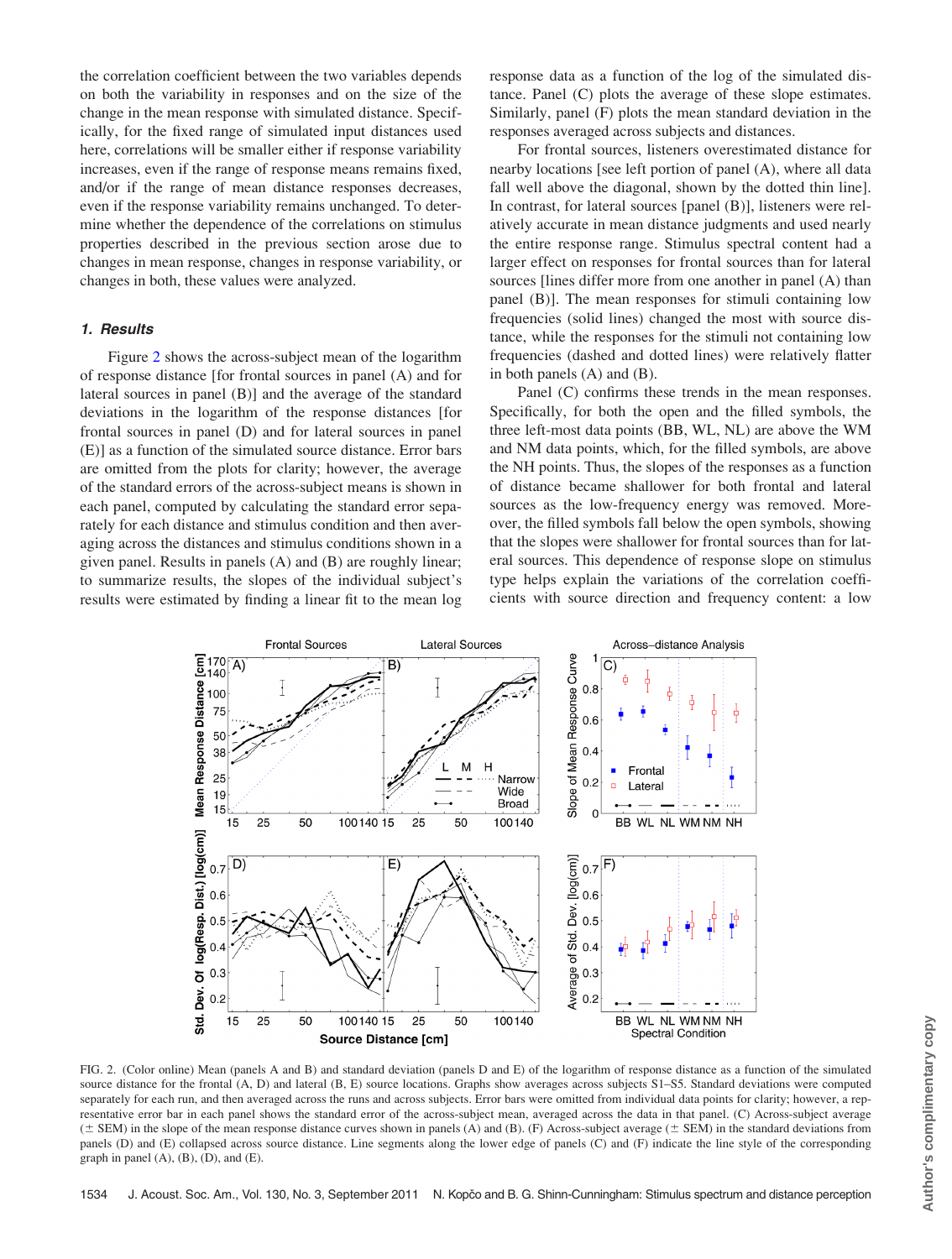correlation was found for conditions in which the slope relating simulated and response distance was shallow. The only major discrepancy between the trends in Fig.  $2(C)$  and Fig. [1](#page-3-0) is that the differences in mean response slope between the frontal and lateral data are greater in Fig.  $2(\mathcal{C})$  than the differences in the stimulus-response correlations shown in Fig. [1.](#page-3-0)

Standard deviations in responses to frontal sources were roughly constant with distance for distances below about 50 cm, and then decreased for greater distances, especially for the BB, WL, and NL conditions, as shown by the solid lines of different widths in Fig. [2\(D\)](#page-4-0). In contrast, the standard deviations in responses to lateral sources were smallest at both shortest and largest distances, peaking for distances between 25 and 50 cm [Fig.  $2(E)$ ]. Given that the mean localization judgments for the nearby, frontal sources were near the center of the allowable range, response variance for these sources was unlikely to be influenced by any floor effect [left side of Fig. [2\(D\)\]](#page-4-0). However, for the most distant frontal sources [right] side of Fig. [2\(D\)\]](#page-4-0) and for the nearest and most distant lateral sources [left and right edges of Fig.  $2(E)$ ], floor and ceiling effects in the responses may account for the low response variability that is seen. Thus, to a first order approximation, any dependence of response variability on distance of sources from a particular direction appears to have arisen from floor and ceiling effects. In the middle range of distances, where floor and ceiling effects were negligible for both frontal and lateral sources, response variability for lateral sources was larger than for frontal sources. This difference in variability goes in the opposite direction of the correlation coefficient results: if response ranges were comparable across the two source directions, these differences in variability would yield higher correlations for frontal sources than for lateral sources.

The average standard deviations collapsed across source distance confirm these trends [Fig.  $2(F)$ ]: (1) the standard deviations for frontal sources tended to be, if anything, smaller than the standard deviations in lateral sources [the filled symbols have a slight tendency to fall below the open symbols in Fig.  $2(F)$ ], and (2) the frontal source standard deviations were similar for the NM and NH conditions [compare the two rightmost filled symbols in Fig.  $2(F)$ ], even though the response correlations were higher for the lateral NM stimuli than for the frontal NH stimuli.

# 2. Interim summary and discussion

Both means and standard deviations were affected by the stimulus spectrum. However, the differences in the stimulusresponse correlations across the spectral conditions and source directions shown in Fig. [1](#page-3-0) appear to have been dominated by the differences in the mean responses/response ranges. For both directions, the mean response slope was shallower, i.e., response range was smaller, for sources with no low frequency content than for those containing low frequency energy, which helps account for the lower correlations between simulated and response distance for sources without low frequencies. For frontal sources, responses for nearby sources were biased, with listeners reporting that the sources were farther away than their simulated distances. This bias compressed the range of responses for frontal sources, an

effect that can explain why the correlation between simulated and response distance was smaller for frontal sources than lateral sources. However, the difference between lateral and frontal correlations was smaller than the corresponding differences in response slopes. This small inconsistency can be accounted for by the modest increase in response standard deviations for lateral sources compared to frontal sources.

The increase in variability seen with the observed increase in response range is similar to the effect that stimulus context has in a broad range of perceptual tasks ([e.g., see Par](#page-11-0)[ducci and Wedell, 1986](#page-11-0); [Gescheider, 1988;](#page-11-0) [Parker](#page-11-0) et al., [2002;](#page-11-0) [Petrov and Anderson, 2005\)](#page-11-0). Specifically, increases in the response range can result in increases in response variability if memory noise, rather than perceptual noise, limits performance (e.g., see [Durlach and Braida, 1969;](#page-11-0) [Braida](#page-11-0) et al., [1984\)](#page-11-0). Here, listeners may have adopted perceptual anchors at the minimum and maximum response distances, which results in increased response "noise" as the response range increases (e.g., see Braida et al[., 1984\)](#page-11-0); moreover, the limited range of responses imposed by our response method may have influenced results. Additional studies are needed to determine whether response range directly impacts response variability in tasks like those presented here.

#### IV. ANALYSIS OF ACOUSTICAL CUES FOR DISTANCE

The primary level-independent distance cues for nearby sources in natural environments are ILD and D/R [\(Brungart,](#page-11-0) [1999;](#page-11-0) [Shinn-Cunningham](#page-11-0) et al., 2005). This section presents an analysis of the ILD and D/R cues contained in the current experimental stimuli. Stimulus bandwidth had only a modest impact on performance in the current study, making it unnecessary to consider how distance cues were integrated across frequencies. Therefore, this analysis focuses on narrowband stimuli, which were at most a few ERBs wide (see Table [I\)](#page-1-0). First, the mean D/R and ILD were computed as a function of stimulus distance, both for frontal and lateral directions. To explore the degree to which distance-dependent variations in these cues could explain how listeners judged distance, regression analysis was performed on the mean responses, looking to see how well the mean D/R and ILD values account for mean distance judgments.

Perceptual sensitivity to ILD and D/R cues is likely to affect response variability. Moreover, past studies show that sensitivity to changes in D/R depends on the reference D/R value (e.g., see Larsen et al[., 2008](#page-11-0)). However, as noted above, response variability in the current study seems to have scaled with the perceived range of distances in the stimulus set, which suggests that memory noise, rather than perceptual sensitivity, is the limiting factor in the current results (see [Durlach and Braida, 1969](#page-11-0); [Braida et al., 1984\)](#page-11-0). For this reason, the remaining analysis focused on the degree to which mean distance judgments can be explained by changes in the mean values of D/R and ILD.

## A. Direct-to-reverberant power ratio

# 1. Results

Figure [3](#page-6-0) plots the across-subject average D/R as a function of the source distance, separately for frontal and lateral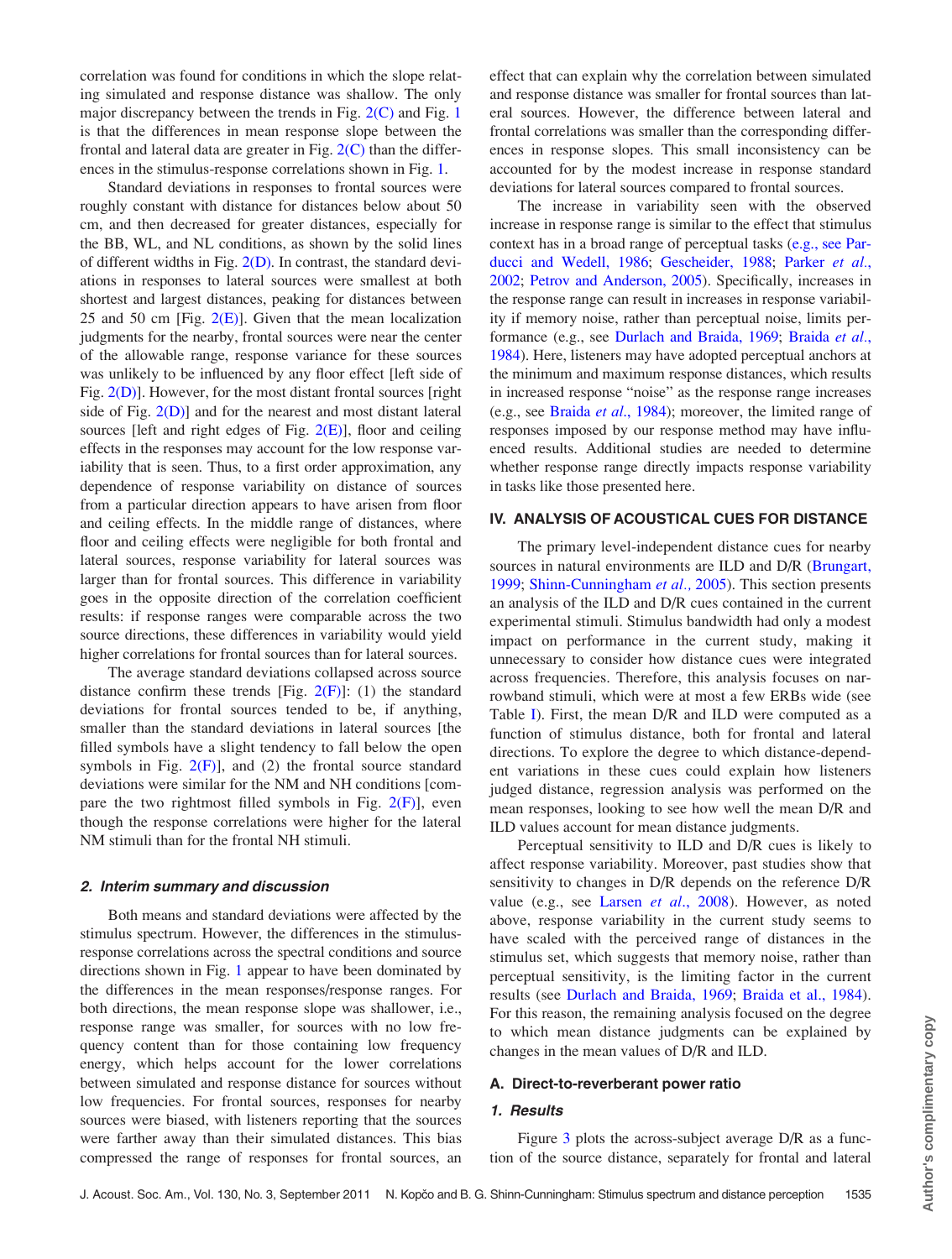<span id="page-6-0"></span>

FIG. 3. Mean D/Rs for the narrowband stimuli used in this study, plotted separately for the far (left) and near (right) ears as a function of source distance. Across-subject averages  $(\pm$  SEM) in the measured D/Rs (averaged across the ten noise tokens) are plotted for each combination of stimulus spectral condition (line style) and direction [panel (A) vs (B)].

sources [panels (A) and (B), respectively] and for the near and far ears ( $\triangleright$  symbols mark the near-, right-ear data). The D/Rs were determined by separating the direct and reverberant portions of the individual BRIRs, convolving each portion of the BRIR with the stimulus, and then computing the difference in the total power contained in the two portions.

For both frontal and lateral sources, D/R decreased with increasing source distance. However, the mean values corresponding to a particular distance depended on source spectral content, source direction, and, for lateral sources, on whether the near- or far-ear signal was considered. For frontal sources, the far-ear and near-ear D/Rs were approximately equal, as expected, and only varied with spectral content [the pairs of lines of the same type, corresponding to the far and near ear D/Rs for a given frequency, lie near each other in Fig. 3(A)]. For lateral sources, the near-ear D/Rs always were larger than the far-ear D/Rs and decreased more with source distance than the far-ear  $D/Rs$  [in Fig.  $3(B)$ , the lines without symbols all fall below those with symbols]. For both frontal and lateral sources and for both far- and near-ear D/Rs, the D/R changed similarly with distance for all three frequency bands (in both panels, the D/Rs in a given ear are roughly parallel); however, for frontal sources the D/R variation was slightly larger at the lower frequencies ( $\sim$ 18 dB; solid line) than at the high frequencies ( $\sim$ 13 dB; dotted line). For frontal sources (regardless of ear) and for the near ear for lateral sources, the mean D/R was largest for the high-frequency bands (dotted line) and smallest for the low-frequency band (solid line). For frontal sources, the mean D/R varied over a range of approximately 15 dB across the measured distances [Fig.  $3(A)$ ]. For lateral sources, the near-ear D/Rs spanned roughly a 25 dB range, while the far-ear D/Rs span only a 12 dB range [Fig.  $3(B)$ ].

## 2. Interim summary and discussion

Results in Fig. 3 show that it is not possible to make accurate distance judgments using a fixed map from D/R to distance, independent of source direction and source spectrum. For example, if listeners heard two low-frequency sources with a D/R of 10 dB in the near ear and assigned them the same distance of about 50 cm, they would be relatively accurate if judging distance for a lateral source. However, they would overestimate the distance of a frontal source: a D/R of 10 dB for a frontal source would truly signify a distance of about 20 cm. Thus, if listeners judged distance by mapping the stimulus D/R to a response without taking into account source direction, they would be likely to either overestimate the distances of frontal sources and/or underestimate the distance of lateral sources. Similarly, if listeners heard two lateral sources with a D/R of 20 dB in the near ear and perceived them both at 75 cm, they would be relatively accurate for a narrowband source centered around 5.6 kHz; however, they would overestimate the distance of a narrowband source centered at 400 Hz. A D/R of 10 dB for this low-frequency source would truly signify a distance of about 20 cm. Thus, if listeners judged distance by mapping the stimulus D/R to a response without taking into account source spectral content, they would be likely to either overestimate the distances of low-frequency sources and/or underestimate the distance of high-frequency sources.

## B. Interaural level difference

# 1. Results

The difference in the SPLs in 1/3-octave-filtered farand near-ear signals  $(F_C)$ 's shown in Table [I](#page-1-0)) was computed separately for the first 300-ms of each of the ten pre-generated noise tokens for each stimulus type, location, and subject (note that the 300 ms averaging window, which corresponds to the portion of the stimulus in which the direct sound energy was present, is comparable to the behavioral estimates of the integration window for ILD sensitivity; [Hartmann and Constan, 2002\)](#page-11-0).

The mean ILDs averaged across tokens are shown in Fig. [4](#page-7-0). For lateral sources, ILD decreased with increasing distance for stimuli in all frequency bands (see lines without symbols in Fig. [4](#page-7-0)). ILDs for lateral sources had the largest magnitudes and spanned the largest range for high-frequency sources, and had the smallest magnitudes and spanned the smallest range for low-frequency sources (the dotted line without symbols falls above the solid line without symbols, with the dashed line without symbols falling in between). In contrast, as expected, ILDs were near zero for all frontal sources, regardless of spectral content.

#### 2. Interim summary and discussion

Results in Fig. [4](#page-7-0) show that it was not possible to make accurate distance judgments using a fixed mapping from ILD to distance, independent of source direction and source spectrum. ILD did not vary with distance for frontal sources, so it could not provide accurate distance cues for these sources. Moreover, the mapping from ILD to distance also varied with source spectrum for lateral sources. Specifically, if listeners heard two lateral sources with ILDs of 10 dB and responded that these sources were at 20 cm, they would have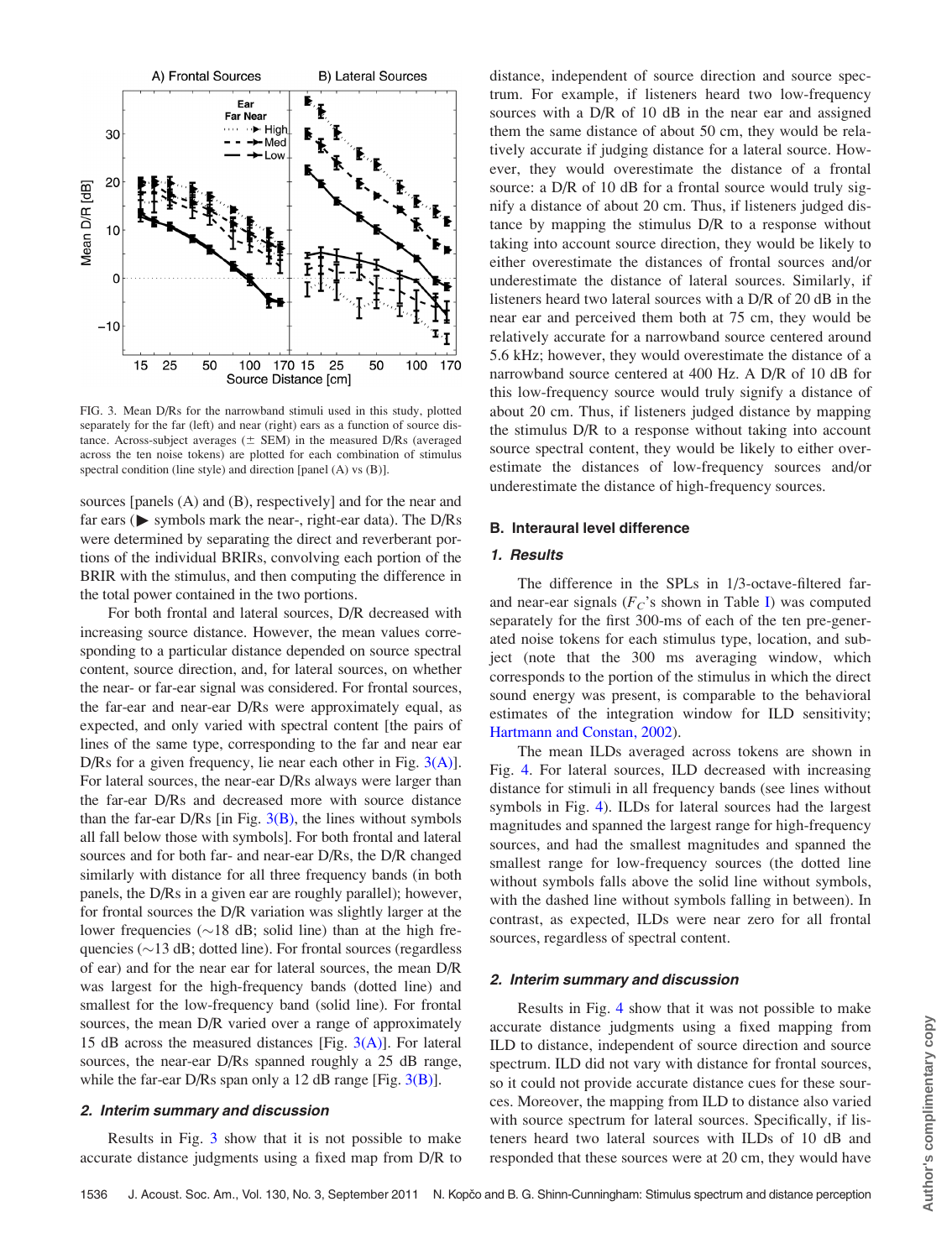<span id="page-7-0"></span>

FIG. 4. Mean ILD for the narrowband stimuli as a function of source distance. Across-subject averages  $(\pm$  SEM) of the measured ILDs (averaged across the ten noise tokens used in each condition) are plotted separately for each combination of stimulus spectral condition and direction.

been relatively accurate for a source centered around 400 Hz; however, they would have underestimated the distance of a source centered at 3 kHz, since an ILD of 10 dB for this

Mean Response Distance [cm]

Low Frequency Mid Frequency **High Frequency**  $170\overline{A}$ C)  $Frontal$ <sup>[B]</sup> 100 Lateral 50  $-0.94$  $-0.85$  $-0.70$ r<br>Front 25 l<br>Front Front 0.95 -0.89 -0.95  $=$ Lat 15 'Lat 20 10 20 30 20  $-10$  $\mathbf 0$ 10 30  $-10$  $\mathbf 0$  $-10$ 0 10 30 Near-ear D/R [dB] 170 D) E) F) 100 50  $-0.94$  $-0.85$  $-0.80$ r<br>Front r<br>Front r<br>Front 25  $-0.82$  $-0.78$ -0.73  $=$  $=$ r<br>Lat Lat 15 20  $-10$  $-10$  $\pmb{0}$ 10 30  $\mathbf 0$ 10 20 30  $-10$ 0 10 20 -30 Far-ear D/R [dB] 170 G  $r_{\text{Front}} = -0.38 \frac{1}{1}$  $r_{\text{Front}} = 0.37$ H  $r_{\text{Front}} = -0.38$ 100  $=-0.93$  $=-0.90$  $=-0.95$ r<br>Lat 50 25 15  $\mathbf 0$ 20 30  $\mathsf 0$ 30  $\mathbf 0$  $10$ 20 30 10 10 20

 $ILD[dB]$ 

mid-frequency source would truly signify a distance of about 60 cm. Thus, if listeners judged distance by mapping the stimulus ILD to a response without taking into account source spectral content, they would tend to either overestimate the distances of low-frequency sources and/or underestimate the distance of high-frequency sources.

#### C. Relating acoustic distance cues to responses

## 1. Results

Figure 5 shows the mean response distances as a function of the individual cues extracted from the stimuli [near-ear D/R cue in panels  $(A)$ – $(C)$ ; far-ear D/R in panels  $(D)$ – $(F)$ ; ILD in panels  $(G)$ – $(I)$ ], separately for each stimulus type (leftmost, central, and right-most columns for low, mid, and high frequencies, respectively) and source azimuth (solid vs dotted lines within each panel). The mean cue and response values shown in Figs. [2,](#page-4-0) [3](#page-6-0), and 4 were combined to generate this figure. The inset in each panel shows the correlation coefficients between the distance-dependent mean values of the cues and the mean distance responses, computed separately for each subject and then averaged across the subjects.

The top row of panels in Fig. 5 shows the relationship between the near-ear D/R and the mean response distances. Within each panel (i.e., for a given source frequency), results

> FIG. 5. Mean responses as a function of three different distance-dependent acoustic cues: the near-ear (right-ear) D/Rs [panels (A)–(C)], the far-ear (left-ear) D/Rs [panels (D)–(F)], and the ILD [panels (G)–(I)]. Each column of panels corresponds to a different stimulus frequency. The solid and dotted lines represent the frontal and the lateral data. The correlation coefficients inset in each panel show the acrosssubject mean of the correlation coefficient computed for each subject between the mean value of a given cue (at each distance) and the mean response (for the same distance).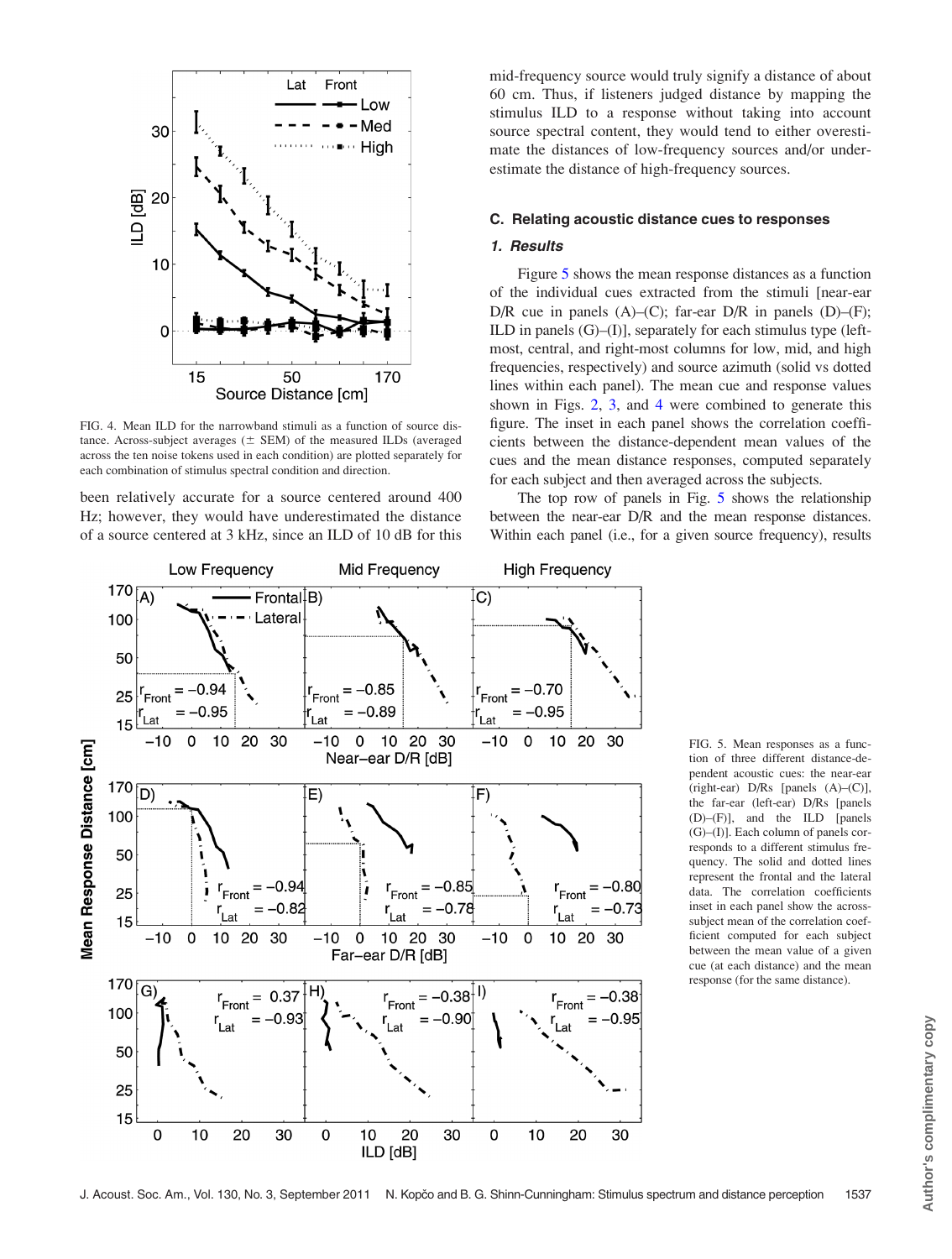<span id="page-8-0"></span>for frontal and lateral sources fell along the same mapping [the solid and dashed lines lie approximately on top of each other in Figs.  $5(A)$ ,  $5(B)$ , and  $5(C)$ ]. The mapping was approximately linear with a slope that was very similar for both frontal and lateral sources and across all three frequencies [the solid and dashed lines in Figs.  $5(A)$ ,  $5(B)$ , and  $5(C)$  are approximately parallel to each other across the three panels]. The only consistent difference across the panels was that the lines corresponding to the lower frequencies were offset downward relative to the lines corresponding to higher frequencies. For example, a D/R of 15 dB corresponds to a response distance of approximately 40 cm in panel (A), but to 80 cm in panel (C) (compare the thin dotted lines across panels). The correlations between the responses and the near-ear D/Rs were all relatively high [see the  $r_{\text{lat}}$  and  $r_{\text{front}}$  values in Figs. [5\(A\)–5\(C\)](#page-7-0)]. However, they were larger for lateral sources, for which both the cue values and the responses covered larger ranges, than for frontal sources, for which the ranges were smaller. Also, for frontal sources, the correlations were larger for the low-frequency stimuli than for the high-frequency stimuli, an effect that may be due to the decreased range of near-ear D/Rs in the high-frequency stimuli and/or to a slight change in the slope of the mapping from the cue to the response. Specifically, averaged across the near and far ears, the slopes of the linear fit to the individual subject lowand high-frequency data were  $-0.0667 \log(\text{cm})/\text{dB}$  and  $-0.0416 \log/cm$  /dB, respectively (this difference in the slopes is weakly significant; student's t-test,  $t_4 = 2.93, p < 0.05$ ).

The middle row of panels in Fig. [5](#page-7-0) shows the relationship between the far-ear D/R and the distance responses. All mappings were again approximately linear. For frontal sources, the mappings from D/R to response as well as the correlations were similar to the near-ear D/Rs, as expected, given that the two ears received similar signals [solid lines and the  $r_{front}$  values in Figs.  $5(D)$ –5(F) are similar to the respective lines and values in Figs.  $5(A)$ – $5(C)$ ]. However, the lateralsource and frontal-source results did not overlap for sources with the same frequency content. Although the slopes of the best-fit lines relating far-ear D/R to response distance were comparable across the three panels, their offsets differed greatly. Specifically, the low-frequency graphs are offset upward relative to the high-frequency graphs [compare the thick dotted lines in panels (D), (E), and (F); the offsets are marked by the thin dotted lines]. Finally, for the lateral sources, the correlations were much smaller for the far-ear D/Rs than for the near-ear D/Rs [compare the values of  $r_{\text{lat}}$ between the respective panels of Figs.  $5(D)$ – $5(F)$  and Figs.  $5(A) - 5(C)$ ].

The bottom row of panels in Fig. [5](#page-7-0) shows the relationship between the ILD and the distance responses. For frontal sources, the ILDs provided no distance information [the solid lines are nearly vertical and the  $r_{front}$  values very low in Figs.  $5(G)$ –5(I)]. However, there was a strong linear relationship between the ILD cue and the responses for lateral sources (the correlations between ILD and response distances,  $r_{\text{lat}}$ , were as large as the correlations between the near-ear D/Rs and response distances). The relationship between ILD and distance for lateral sources was frequency dependent: the slopes of the lateral-source graphs were steeper at low frequencies than at high frequencies [compare the dotted lines in Figs.  $5(G)$  and  $5(I)$ ; this change in slope with frequency was highly significant; student's t-test,  $t_4 = 5.51, p < 0.01$ .

#### 2. Interim summary and discussion

The near-ear D/Rs in Fig. [5](#page-7-0) can account for most of the observed trends in how listeners judge source distance. Specifically, performance can be explained by assuming that listeners map the near-ear D/R to perceived distance if there is a D/R-to-distance map that is frequency specific, but independent of source direction. Such a strategy accounts for biases in the distance judgments for frontal sources: for these frontal sources, the D/R-to-distance map that is accurate for lateral sources causes systematic overestimation of distance for frontal sources, particularly those close to the listener, consistent with what we observed.

Figure [5](#page-7-0) also shows that the far-ear D/R cue provides some distance information in all conditions. However, the far-ear D/Rs always change less with the source distance than the corresponding near-ear D/Rs; thus, the far-ear D/R conveys less distance information than the near-ear D/R. Moreover, the far-ear D/R cannot explain the biases observed for frontal sources in the same simple way that the near-ear D/R can: the perceptual mapping based on the far-ear-D/R cue would have to be both direction- and frequency-dependent to account for results (let alone to provide accurate judgments). Thus, given the availability of the nearear D/R, it is parsimonious to conclude that the listeners did not use the far-ear D/R when judging distance.

Finally, Fig. [5](#page-7-0) shows that the ILD cues may provide distance information for lateral sources, even though they provide no information about frontal sources. However, just as with the far-ear D/R, the ILD provides no simple, directionindependent mapping from cue to response distance. Indeed, for high frequency sources, the near-zero ILDs that arise for frontal sources are never observed for lateral sources, even though the distance responses for sources from the two directions overlap. Thus, ILDs do not help explain the biases in the judgments for the nearby frontal sources, whereas both response biases and the correlations between simulated and responded distance are fully explained by assuming a simple direction-independent but frequency-dependent mapping between the near-ear D/R and response. Of course, while these results are consistent with listeners essentially ignoring all distance cues except the near-ear D/R, we cannot conclude that judgments are not influenced by ILDs or other cues. Further experiments are needed to test the idea that, in the presence of strong reverberation-related cues, listeners give little perceptual weight to other potential cues to source distance, including the ILD distance cues that have been shown to matter in anechoic space.

# V. GENERAL DISCUSSION

The current study showed that, in reverberation, distance perception for nearby sources roved in level depends on the stimulus spectral content. The dependence was strong for frontal sources, with correlation coefficients ranging from 0.3 to 0.75, and much weaker for lateral sources, with correlations ranging from 0.65 to 0.85. The spectral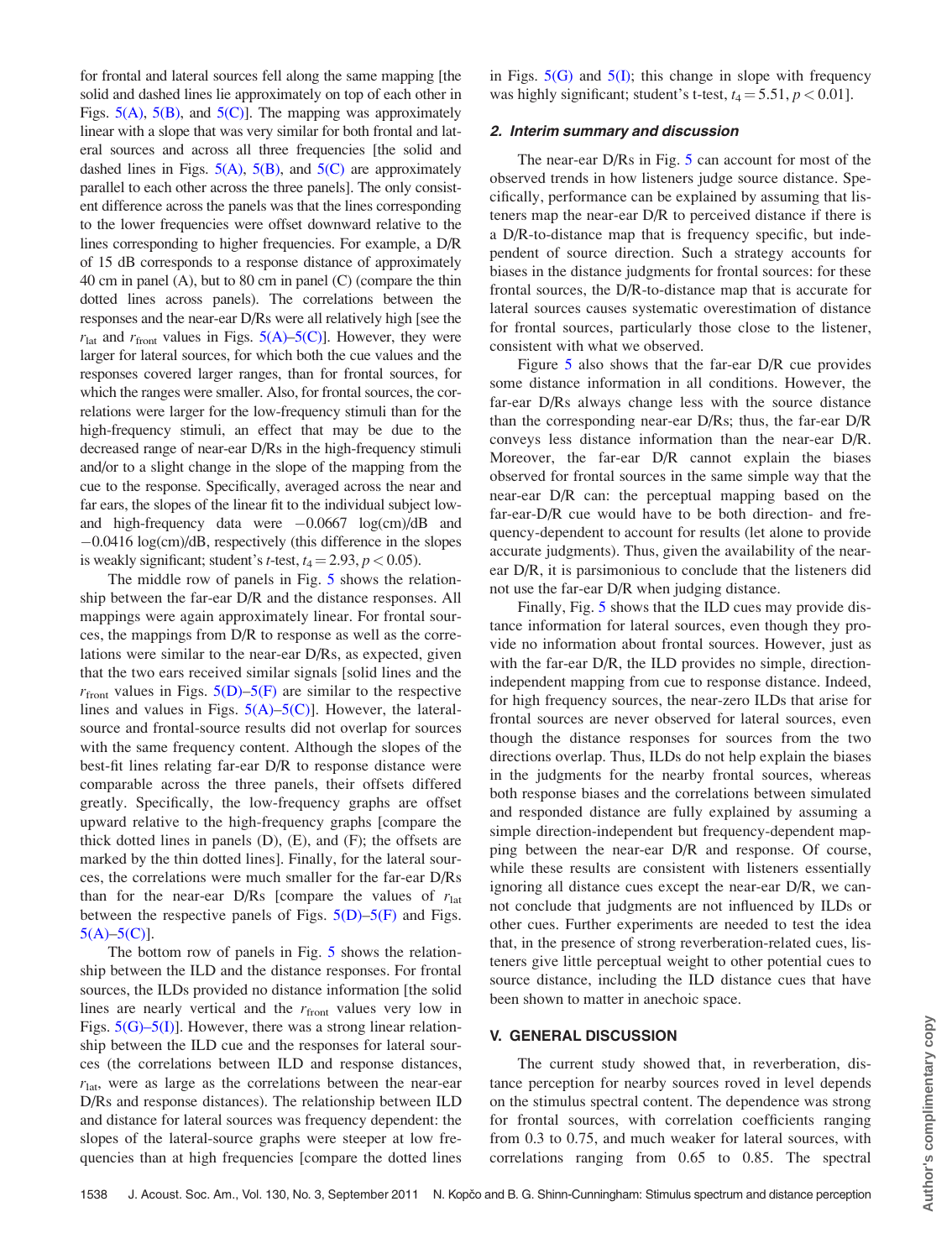characteristic that most strongly influenced performance was the lowest frequency present in the stimuli: distances of stimuli that contained energy at frequencies around 300 Hz were judged relatively accurately for both frontal and lateral directions, while for stimuli that only contained energy at 5.7 kHz, distance perception was less accurate, particularly for sources in front of the listener. While the presence of low-frequency energy influenced distance perception, stimulus bandwidth did not.

A detailed analysis of the listener responses showed that mean responses could account for the changes in the correlations between simulated and response distance with changes in source direction and spectral content (changes in response variances could not explain these changes). Specifically, for all stimuli, listeners overestimated the distance of nearby frontal sources. This response bias for nearby frontal sources was most pronounced for stimuli containing only high frequencies. In contrast, listeners responded relatively accurately for stimuli coming from distant frontal locations and for all stimuli simulated from the side.

A comparison of the changes in the mean responses to the distance-dependent changes in the candidate acoustic cues found a simple relationship between the near-ear D/R and the mean distance judgments for the stimuli and conditions examined in the current study. Specifically, a directionindependent mapping from the near-ear D/R to the perceived distance with a frequency-dependent offset could explain these results.

The analysis also found that changes in the ILD cue were strongly correlated with mean response distances for lateral sources, but not for frontal sources where ILDs are near zero. Thus, it is possible that either the ILD contributed to the distance judgments for lateral sources or that the lateral-source judgments were based solely on the ILD cue. Past studies show that ILD is used for distance judgments in anechoic space, particularly for low-frequency sources ([Brungart, 1999](#page-11-0)). In the current study, the ILD cue varied most strongly with distance for high-frequency sources. Coincidentally, D/R sensitivity is lower for high-frequency than for low-frequency sources [\(Larsen](#page-11-0) et al., 2008). In addition, D/R varied less for the current high-frequency stimuli than it did for low-frequency stimuli. Based on these facts, if ILD did contribute to distance judgments in the current study, its effect was likely to be greatest for lateral, high-frequency sources, where ILD could convey distance information but information in D/R was relatively weak.

To further explore whether the ILD cue contributed to judgments here, the correlation coefficients for lateral sources in the current study were compared to correlations from a comparable anechoic experiment [\(Brungart, 1999](#page-11-0)), where ILDs were the main distance cue available. Specifically, the current broadband (BB), wideband low (WL), and wideband medium (WM) stimuli are grossly similar to the stimuli used in that study. Consistent with the current results, Brungart observed performance that became worse as the low-frequency stimulus cutoff increased (Brungart's r's are 0.83, 0.87, and 0.58 for the stimuli corresponding to the current BB, WL, and WM stimuli, respectively). However, performance in this anechoic study dropped off more steeply with increasing low-frequency cutoff than we found in the current study. Specifically, the anechoic and reverberant correlations in the two studies are comparable for the conditions corresponding to BB and WL; however, for the WM stimuli, the correlation coefficient of 0.58 in the anechoic study is considerably lower than the 0.72 correlation of the current reverberant study. The fact that our results are comparable to the results in anechoic space for BB and WL conditions, but better in the WM condition, suggest that D/R contributes to distance judgments even at higher frequencies, where D/R information is relatively weak.

Even though the current results cannot rule out that listeners use ILD information when judging the distance of lateral sources, there is no direct evidence that ILD cues affected distance judgments in the current study. Instead, we found that lateral and frontal sources of a given frequency with the same D/R were *incorrectly* assigned the same response distance. These results are consistent with the hypothesis that listeners used the D/R to estimate distance the same way both for sources from the side, where ILD cues are available to the listener, and for frontal sources, where ILD cues are negligible. Thus, although listeners may combine ILD and D/R information when judging distance of nearby sources in reverberant space, the current data are parsimoniously explained by assuming they use only D/R.

In general, however, other mechanisms could also be envisioned. For instance, listeners could optimally combine D/R and ILD information. With such a scheme, distance judgments for lateral sources, for which both cues are informative, would be more precise than for the frontal sources, for which only D/R provides information. Of course, the observed bias, whereby nearby frontal sources are judged as more distant than their simulated distance, cannot be directly explained with such a mechanism. This kind of bias, however, could be due to other factors, like a visually induced bias related to the fact that no sound source is visible in front of the listener [\(Gardner, 1968\)](#page-11-0).

The current study analyzed D/R, showing that this physical attribute of the stimuli correlated well with distance judgments in a given frequency. However, it is very unlikely that the D/R is directly computed by the auditory system. In order to compute D/R directly, listeners would have to separate the direct sound from the reflected sound in the total signal, which is an under-constrained computational problem. Indeed, listeners cannot even effectively separate spectral cues for elevation from source spectral content to judge elevation, which is arguably a simpler problem than that of sep-arating direct from reverberant sound ([Rakerd](#page-11-0) *et al.*, 1999).

Although listeners may not be able to separate direct from reverberant sound explicitly, there are a number of physical characteristics of the received signal that co-vary with D/R, and that listeners might be able to estimate to create a reverberation-based distance cue. Three such cues that have been proposed in previous studies are the early-to-late power ratio ([Bronkhorst and Houtgast, 1999\)](#page-11-0), the interaural coherence [\(Bronkhorst, 2001](#page-11-0)), and monaural changes in the spectral centroid or in frequency-to-frequency variability in the signal ([Larsen](#page-11-0) et al., 2008). These cues are next considered in the context of the current study.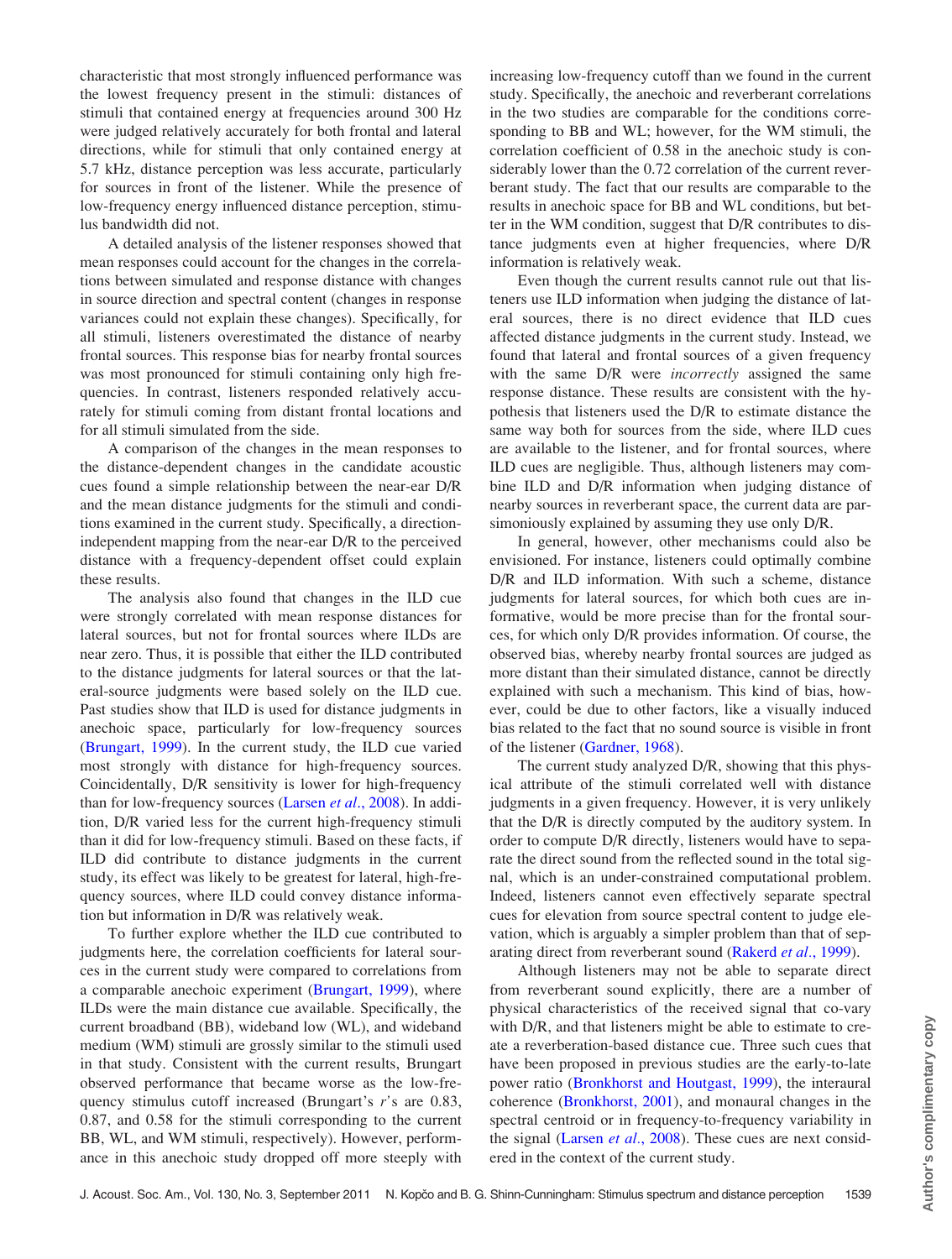In general, as D/R decreases, the interaural coherence decreases, providing a simple-to-compute cue that co-varies with D/R. However, the interaural coherence in the stimuli presented to our subjects cannot, by itself, predict observed behavior. In our stimuli, the interaural coherence for frontal sources was both greater and varied more with source distance than the interaural coherence for lateral sources (data not shown). This pattern suggests that distance performance based only on interaural coherence should be better for frontal sources than for lateral sources, rather than the other way around, as we observed. In addition, binaural and monaural D/R sensitivities are similar, suggesting that binaural cues play no role in D/R perception [\(Larsen, 2008](#page-11-0); however, at least one past study did find a relationship between interaural coherence and distance judgments; see [Bronkhorst, 2001\)](#page-11-0).

The spectral centroid changes with D/R, as well. However, Larsen showed that bandwidth strongly affects the reliability of such monaural spectral cues. If listeners used monaural spectral cues to judge distance in the current study, we should have seen performance deteriorate with decreasing bandwidth, yet we found that stimulus bandwidth had little effect on performance.

Thus, of the three previously considered cues that vary with D/R, this leaves the early-to-late power ratio as the most likely candidate to explain how performance varies with D/R. However, other cues (such as short-term fluctuations in binaural cues, [Goupell and Hartmann, 2007,](#page-11-0) or monaural cues like the change in the stimulus autocorrelation or modulation structure) could also play a role (also see footnote 3). Future studies are needed to evaluate which, if any, of these physical cues best accounts for these results.

Past distance studies came to different conclusions about what acoustic cues affect listener judgments. Given that these studies differed in the specific conditions tested (e.g., availability of overall level as a cue, choice of spatial region, etc.), these apparent discrepancies are most likely due to the fact that listeners weight different potential distance cues differently, depending on the listening situation. Such fluid strategies could, for instance, allow listeners in anechoic space to use ILD cues to judge source distance, but to focus on sound features that vary with D/R to estimate source distance in reverberant space. Such computational flexibility makes it difficult to formulate a general model of distance perception without further studies to tease apart how the characteristics of the environment influence distance judgments. Therefore it is not surprising that, for nearby sources roving in level and presented in a simulated reverberant setting, the near-ear D/R cue alone can predict all major trends in how performance depends on source direction and stimulus spectral content.

The results presented here are based on individualized simulations of spatial cues using a fairly small directional sound source in a small, moderately reverberant classroom. Although our results may not predict what happens for sources far from the listener, where D/R will be lower than what we tested, it is still likely that they will generalize to localization of nearby sources in other rooms. For nearby sources, the D/R is likely to be very large even in rooms whose reverberation levels are greater than or whose volumes differ from the volume of the classroom simulated here. Moreover, the directionality of the loudspeaker used here is similar to that of many real sound sources, including humans producing speech (see [Shinn-Cunningham](#page-11-0) et al., 2005). Of course, for less reverberant rooms, the acoustic cues would become more like those in an anechoic chamber, in which the ILD cue is very likely to be the dominant cue ([Brungart, 1999](#page-11-0)).

# VI. CONCLUSIONS

In simulated reverberant space, listeners are able to judge source distance; however, their judgments vary with source direction. For lateral sources, judgments are relatively accurate and strongly correlated with simulated distance. For frontal sources, judgments of the distance of nearby sources are farther away than simulated distances, compressing the range of responses. This compression results can explain the observed reduction in the correlation between simulated distance and responses found for frontal sources. Analyses of acoustic cues that vary with distance show that both the near-ear D/R and the ILD change with distance and provide potential cues for source distance. However, for these reverberant results, the pattern of responses can be explained fully by assuming that listeners judged distance using a fixed D/Rto-distance mapping that varied with frequency. Future experiments are necessary to determine whether listeners only use ILD distance cues when there are no strong reverberation-related distance cues present (e.g., in anechoic space), or whether ILDs have some influence on distance judgments even when stimuli contain reverberant energy.

## ACKNOWLEDGMENTS

This work was supported by the NSF Science of Learning Center program (CELEST Grant No. SBE-0354378). N.K. was supported by Grant No. NIH R03 TW007640 (to BGSC), and by the European Community under a Marie Curie International Research Staff Exchange Scheme (Grant No. 247543). Matt Schoolmaster helped with preparation of the experimental code and with data collection.

# APPENDIX: OVERALL STIMULUS LEVEL AS A DISTANCE CUE

Despite the clear importance of the overall level cue for distance perception ([Ashmead](#page-11-0) et al., 1990; [Litovsky and](#page-11-0) [Clifton, 1992\)](#page-11-0), it is likely that in everyday conditions listeners can ignore stimulus level when judging distance. For example, good performance was observed in a past anechoic study in which overall intensity was roved ([Brungart, 1999\)](#page-11-0). However, in contrast to past work, the current study was performed in a simulated reverberant space rather than being performed in an anechoic chamber or a real reverberant space. Moreover, the current study used randomly selected noise tokens, while some previous studies used frozen noise (e.g., [Larsen](#page-11-0) et al., 2008). As a result, listeners may have difficulty ignoring changes in loudness when judging distance